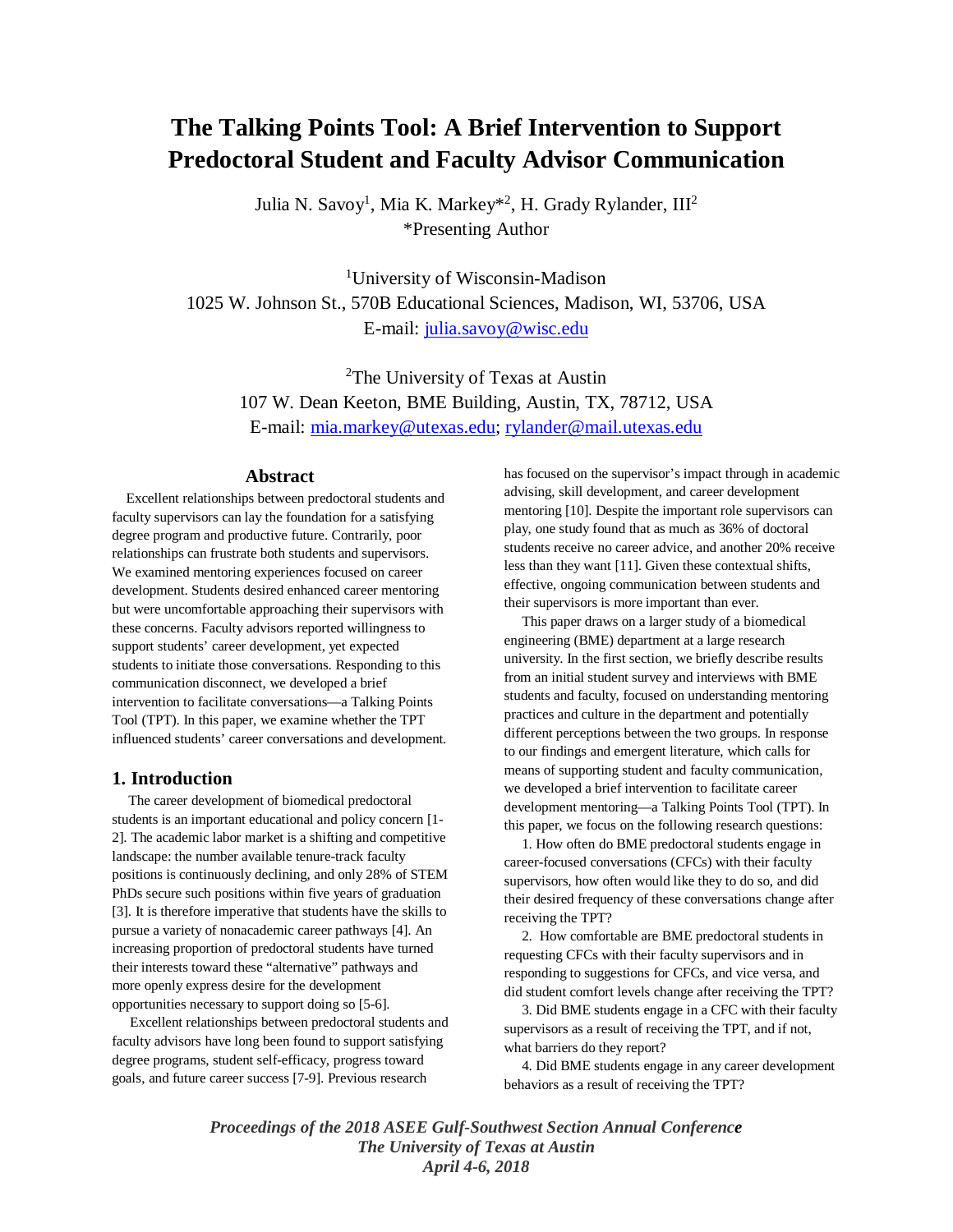# **2. Materials and Methods**

## **2.1 Fall 2016 Study**

We conducted interviews with 26 BME predoctoral students and 7 faculty supervisors of those students and administered a web-based survey of all BME predoctoral students in Fall 2016 (19/92, 20.7% response rate). Questions focused on career development, career interests and goals, and mentoring and advising practices in the department. We analyzed interview data using structural coding, and survey data using descriptive and content analysis procedures.

#### **2.2 The Talking Points Tool (TPT)**

 We developed the TPT drawing on the results of our 2016 study, doctoral education literature [7, 11-14], and career development theories [15-17]. The TPT is a onepage handout available electronically to all BME department members. It suggests that students have an upto-date self-assessment of their skills, interests, and values, all components of widely used Individual Development Plans (IDPs), an approach also intended to promote professional development and mentoring [18-19]. All firstyear students in the department are instructed to create an IDP at the beginning of their program and present their progress at the end of the year in their qualifying exam. Students more advanced in their programs are encouraged to continue using and updating their IDPs. The TPT also suggests that students have identified some career paths aligned with those self-assessments in advance of a CFC.

 The TPT is then primarily organized into two columns, one with questions for students and the other questions for supervisors. Questions broadly focused on strategies for improving skills, investigating career paths, and modifying goals. Each set of questions for students has a set of corresponding questions for supervisors. For example, on the student side, questions noted, "I would like to improve my ability to [skill]. How do you recommend that I develop this skill?" On the faculty side, questions asked, "What skills have you developed recently and what methods did you use to develop them? What strategies were most and least effective for you?" These "matched" items are intended to support a conversation around skill-building and allow either partner in the mentoring relation to initiate questions about the topic. Developmentally, the faculty questions support student reflection and the skill of identifying strategies in themselves, while leaving the door open for support if the student is struggling.

The TPT is available as supplemental material.

### **2.3 Talking Points Tool Study**

 For this study, we are conducted surveys of BME students and faculty for the TPT study. The Graduate Advisor for the department sent all students a pre-notice, explaining that the study would be taking place and that

students would receive the pre-survey, TPT, and postsurvey. The Graduate Advisor distributed the TPT electronically to all predoctoral students using the BME department listserv after a three-week administration of the pre-survey, and suggested that students consider meeting with their supervisors. Faculty supervisors were then sent the TPT along with all correspondence the students had received. Our surveys asked students about their desired frequency of CFCs with their supervisors, comfort with requesting and responding to CFCs with their supervisors, barriers to initiating CFCs, and the influence of the TPT on initiating student-faculty CFCs. We also asked whether students engaged in other career development behaviors as a result of receiving the TPT.

## **3. Results and Discussion**

#### **3.1 Respondent Characteristics**

 About one-third (29/91, 31.9%) of students responded to the TPT pre-survey. We received usable responses from a similar proportion to the post-survey (30/91, 33.0%), and most who responded confirmed they received the TPT (24/91, 26.4%). About half (16/29, 55.2%) of the presurvey respondents were among post-survey participants. We received usable responses from about one-fifth of the faculty (6/34, 17.6%). Female students made up a slightly lower proportion of respondents in each survey: Fall 2016 (38.9%), the TPT pre-survey (46.1%), and the post-survey (48.0%). Students were mostly not Hispanic (77.8%, 92.6%, and 96.4% for each survey, respectively) and White (66.7% in Fall 2016 and the TPT pre-survey, 60.7% in the post-survey). Students were divided in their degree program stages: half (50.0%) had completed their proposal exams in Fall 2016; a slightly greater proportion had not completed that exam in the TPT pre-survey (55.6%), and slightly less (48.3%) in the post-survey.

#### **3.2 Fall 2016 Findings**

 The purpose of the Fall 2016 study was to assess careerfocused mentoring in the department, compare perceptions between the two groups, and find areas for formative improvement. Students were moderately satisfied with their mentoring (measured on a scale from 1 to 5, with 1 being not at all satisfied and 5 being extremely satisfied; mean = 3.4,  $SD = 1.3$ ), but desired greater support in career development. Few (21%) students had the goal of obtaining a faculty position, and desired guidance in pursuing paths into other sectors. Some interview participants did not feel they could initiate conversations with their supervisors about these issues, either out of feelings of safety (seeking nonacademic careers may be penalized), mutually prioritizing research, or that the supervisor's ability to advise them in these areas was limited. Others simply did not know what to ask or how to get started. Meanwhile, faculty supervisors were willing to support students' career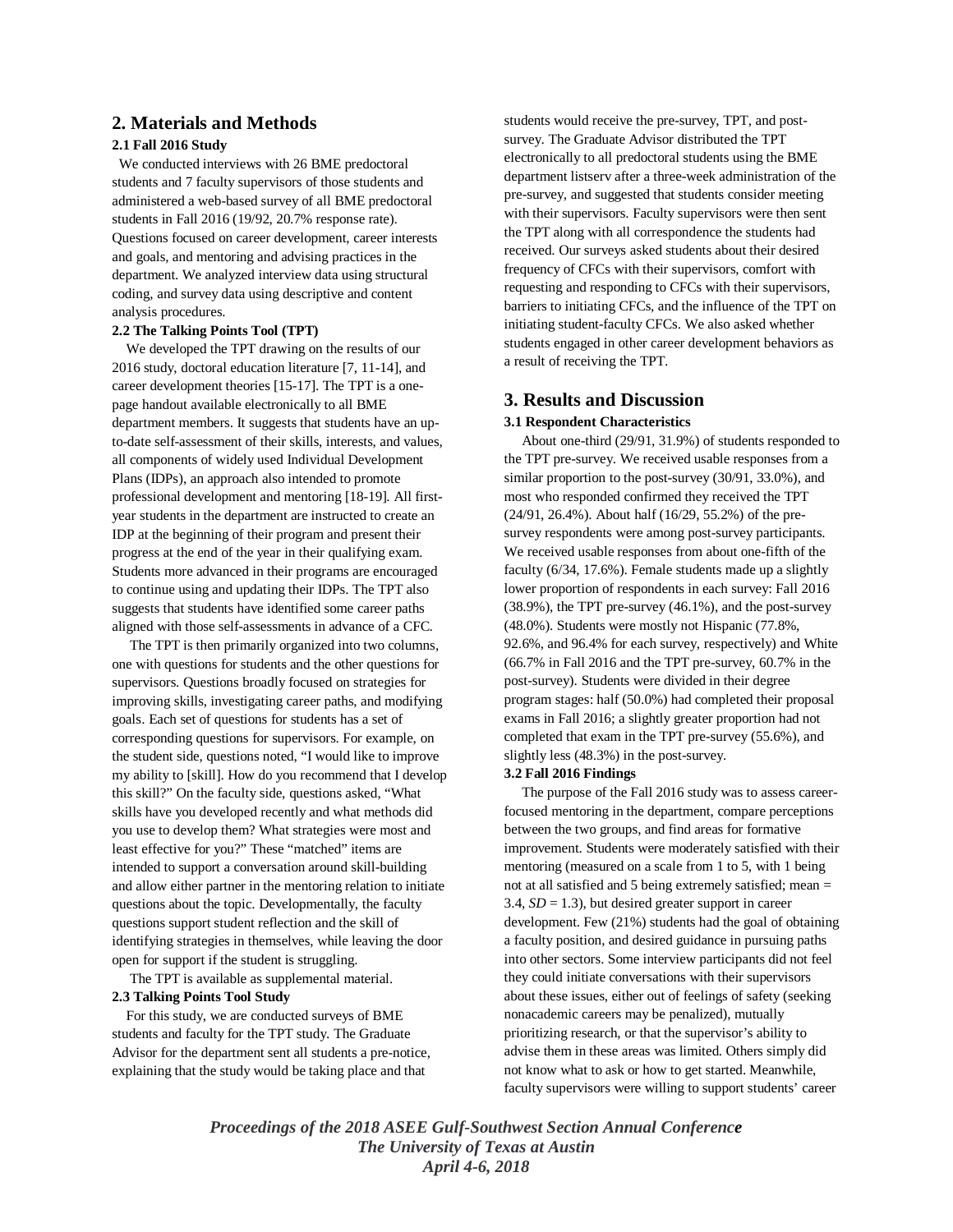development, but most expected students to initiate conversations about the topic and direct those efforts. In response to this communication disconnect, we concluded that students may need to be provided with explicit cues about when it is appropriate to bring up career development topics, and example questions to guide the conversation when doing so, consistent with extant doctoral education literature [11]. We developed the TPT and its distribution as one means of supporting CFCs in the department.

## **3.2 Pre-Survey Findings**

 In the TPT pre-survey, we asked students how often they currently have CFCs with their faculty supervisors, how often they want to have such conversations, how often they review their IDPs. Most pre-survey respondents had CFCs once per semester (44.8%) or once per year (34.5%); a few (13.8%) said they never do so. Yet, many indicated they wanted to have CFCs once a semester (34.1%) or once a month (27.6%). In other words, pre-survey respondents wanted to hold CFCs more often than they were. About half (45.0%) of students said they initiated CFCs, and about one-third (35.0%) said their supervisors initiated, while the remaining 20.0% said they both initiated CFCs in the relationship. Pre-survey students were somewhat comfortable requesting CFCs with their supervisors (measured on a scale from 1 to 5, 1 being not at all comfortable and 5 being extremely comfortable; mean= 3.6,  $SD = 0.9$ ) and responding to supervisors' suggestions for such conversations (mean  $= 3.8$ ,  $SD = 0.9$ ). While holding these conversations, the majority (55.2%) of students said they never review their IDPs, while about one-fifth do so once per year (17.2%) and another one-fifth once per semester (20.7%).

#### **3.3 Post-Survey Findings**

 In the post-survey, we asked all students the same questions as those included in the pre-survey to determine whether reviewing the TPT might have changed their impression of their mentoring needs and comfort in approaching their supervisors at a group level. In this survey, among all students, a substantial majority (70.0%) wanted to meet only once a semester to hold CFCs, and only a few wanted to meet monthly (13.3%). Among those who responded to both surveys, half (9/16, 56.3%) wanted to meet once a semester and one-fifth (3/16, 18.8%) wanted to meet monthly. Overall, students want to hold CFCs with their faculty supervisors less often than in the pre-survey.

 In the post-survey, all students were somewhat less comfortable requesting CFCs with their supervisors (mean  $= 3.2$  on a scale from 1 to 5,  $SD = 1.1$ ) and responding to supervisors' suggestions for such conversations (mean = 3.6,  $SD = 1.1$ ). Students who responded to both surveys were slightly less comfortable requesting CFCs than in the pre-survey (mean  $= 3.4$ ,  $SD = 1.2$ ) and but reported no change in responding to suggestions for CFCs overall

(mean  $= 3.8$ ,  $SD = 1.2$ ). That the group's overall comfort in approaching and responding to supervisors decreased is a somewhat surprising finding, given the departmental support around this issue, in that some literature suggests having a supportive environment can influence student confidence [16].

 The most unexpected finding for this study is that no students reported having a CFC with their supervisors in the 7-week period after receiving the TPT, despite earlier evidence that these meetings were desired and would be beneficial. We asked students to identify factors that served as barriers to their initiating such a conversation overall. The most frequent were not enough time for the student (27.7%), not a high priority for the student (17.0%), not a high priority for the supervisor (14.9%), lack of supervisor time (14.9%), and preferring to speak with someone other than their supervisor (6.4%). A small percentage of students (6.4%) indicated they already held CFCs and did not need support initiating such a meeting.

 We then asked students about why they didn't use the TPT specifically in a CFC with their supervisor. Most barriers, from the student perspective, were aligned with IDP strategies and tasks. Several (16.7%) said they did not have an up-to-date self-assessment, and a small proportion (8.3%) were not sure what career paths they were interested in at the time of the survey. Other students indicated that they were already having CFCs with their supervisors (12.5%) or knew what to ask (14.6%), while others said the questions did not fit their situation (12.5%).

 As noted, we sought faculty supervisors' perspective on CFCs and the value of the TPT in facilitating mentoring relationships. In alignment with our 2016 findings, faculty post-survey respondents said they were equally comfortable initiating CFCs with the students they supervise (using the same scale as the students' questions; mean  $= 4.3$ ,  $SD =$ 0.5) and responding to such requests (mean  $= 4.3$ ,  $SD =$ 0.8). Nearly all (5/6, 83.3%) post-survey respondents said they held CFCs with their students, but only one respondent said they did so as a result of receiving the TPT. Three of the five faculty who did so said they initiated the CFCs (60.0%), and the other two faculty (40.0%) said their students did so. These data suggest that faculty remain open to supporting CFCs with the students they supervise.

 Despite the low level of CFCs among these respondents, some students appear to be using the TPT to engage in career development behaviors. Those most frequently reported are some that seemed to prevent the CFCs from being initiated: reconsidering overall goals (17.5%); gathering information about career pathways (14.0%); identifying skills to improve upon (14.0%); reviewing skill, interest, and value self-assessments (10.5%); and initiating a CFC with a peer (12.3%).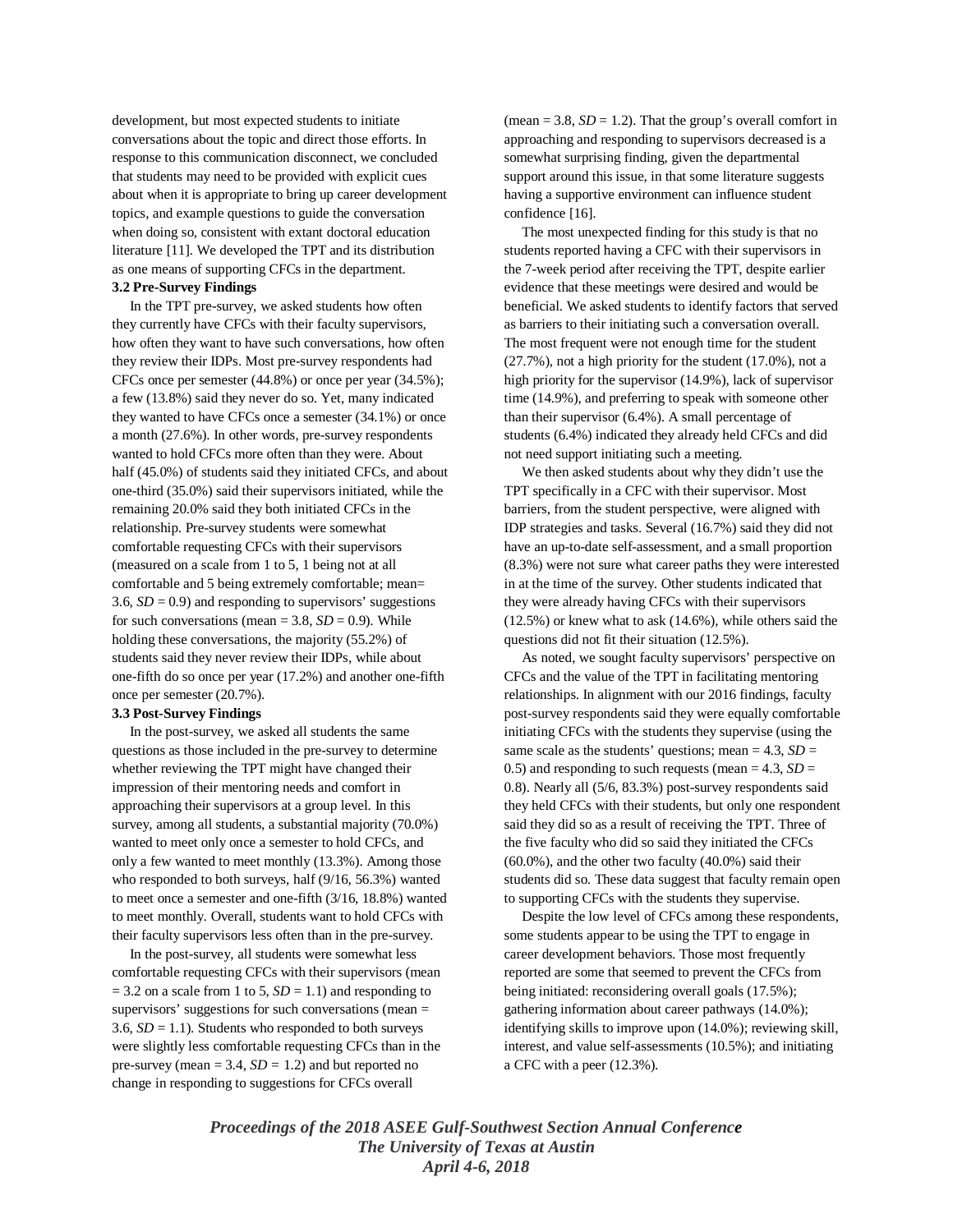It may be that the TPT is prompting students to prepare the groundwork for CFCs and meeting the assumptions laid out at the beginning: having a clear sense of one's self, overall goals, and several potential career options to discuss with a supervisor. When asked what would increase the likelihood of their using the TPT in the future, many (40.0%) of all students said a better understanding of their skills, interests, and values, and another third (31.4%) said a better understanding of available career options. A comprehensive interpretation of our study suggests that students may need a good deal of time to prepare for their CFCs, which requires self-assessment, organization, reflection, and planning, all of which are prompted by the TPT and IDP processes.

# **4. Summary**

 This study investigated the influence of a simple intervention intended to facilitate career-focused conversations between BME predoctoral students and their supervisors. Students appeared slightly less comfortable in approaching their supervisors after receiving the Talking Points Tool and reflecting on all that is required in preparing for such conversations. Despite interest in meeting with their supervisors in the 2016 study and in the pre-survey, few CFCs took place. Students may yet be engaging in their self-assessment and individual planning activities; some students said they took actions toward that end as a result of receiving the tool. Lack of ongoing selfassessment and planning may act as a barrier to feeling comfortable and ready to initiate conversations with one's faculty supervisor.

 We suggest that ongoing departmental and supervisor support of IDP, reflective, and communication processes can ensure positive growth for BME predoctoral students.

# **Acknowledgement**

 This work was supported by NIH grant T32EB007507 and the Cockrell School of Engineering.

## **References**

[1] V. Callier, and N. L. Vanderford. "Mission possible: putting trainees at the center of academia's

mission," *Nature Biotechnology*, vol. 32, no. 6, pp. 593- 594, 2014.

[2] K. D. Gibbs, J. McGready, and K. Griffin. "Career development among American biomedical postdocs," *CBE-Life Sciences Education*, vol. 14, no. 4, pp. ar44, 2015.

[3] M. R. Connolly, Y. G. Lee, and J. N. Savoy, "Faculty hiring by sex and race: New evidence from a national survey," *in the Annual Meeting of the American Educational Research Association, Chicago, IL, USA, April, 2015.*

[4] G. Bosch, and A. Casadevall, "Graduate biomedical science education needs a new philosophy," *mBio*, vol. 8, no. 6, pp. e01539-17, 2017.

[5] H. Sauermann, and M. Roach, "Science PhD career preferences: levels, changes, and advisor encouragement," *PloS One*, vol. 7, no. 5, pp. e36307, 2012. [6] R. S. Clair, T. Hutto, C. MacBeth, W. Newstetter, N. A. McCarty, and J. Melkers, "The 'new normal': Adapting doctoral trainee career preparation for broad career paths in science," *PloS One*, vol. 12, no. 5, pp. e0177035, 2017. [7] L. L. Paglis, S. G. Green, and T. N. Bauer, "Does adviser mentoring add value? A longitudinal study of mentoring and doctoral student outcomes," *Research in Higher Education*, vol. 47, no. 4, pp. 451-476, 2006. [8] Y. Sakurai, K. Pyhältö, and S. Lindblom-Ylänne, "Factors affecting international doctoral students' academic engagement, satisfaction with their studies, and dropping out," *International Journal for Researcher Development*, vol. 3, no. 2, pp. 99-117, 2012.

[9] C.M. Zhao, C. M. Golde, and A. C. McCormick, "More than a signature: How advisor choice and advisor behaviour affect doctoral student satisfaction," *Journal of Further and Higher Education*, vol. 31, no. 3, pp. 263-281, 2007.

[10] D. F. Feldon, M. A. Maher, M. Hurst, and B. Timmerman. "Faculty mentors', graduate students', and performance-based assessments of students' research skill development," *American Educational Research Journal*, vol. 52, no. 2, pp. 334-370, 2015.

[11] K. D. Welde, and S. L. Laursen, "The 'ideal type' advisor: How advisors help STEM graduate students find their 'scientific feet'," *The Open Education Journal*, vol. 1, no. 1, 2008.

[12] L. Lunsford, "Doctoral advising or mentoring? Effects on student outcomes. *Mentoring & Tutoring," Partnership in Learning, vol.* 20, no. 2, pp. 251-270, 2012.

[13] W. J. Ma, "The stories behind a CV," *Science,* vol. 357, no. 6354, pp. 942, 2017.

[14] M.V. Sinche, *Next Gen PhD*. Cambridge, MA: Harvard University Press, 2016.

[15] P. Cardoso, J. R. Silva, M. M. Gonçalves, and M. E. Duarte, "Innovative moments and change in Career Construction Counseling," *Journal of Vocational Behavior*, vol. 84, no. 1, pp. 11-20, 2014. [16] R. W. Lent, S. D. Brown, and G. Hackett, "Social

cognitive career theory," in *Career choice and development,* S. D. Brown, Ed. San Francisco, CA: Jossey-Bass, 2002, pp. 255-311.

[17] M. L. Savickas, "Career construction theory and practice," in *Career development and counseling*, S. D. Brown and R. W. Lent, Ed. Hoboken, NJ: John Wiley & Sons, 2013, pp. 147-183.

[18] C. N. Fuhrmann, D. G. Halme, P. S. O'sullivan, and B. Lindstaedt, "Improving graduate education to support a branching career pipeline: recommendations based on a survey of doctoral students in the basic biomedical sciences," *CBE-Life Sciences Education*, vol. 10, no. 3, pp. 239-249, 2011.

[19] F. Muindi, and J.B. Keller, "Emerging network of resources for exploring paths beyond academia," *Nature biotechnology*, vol. 33, no. 7, pp. 775-778, 2015.